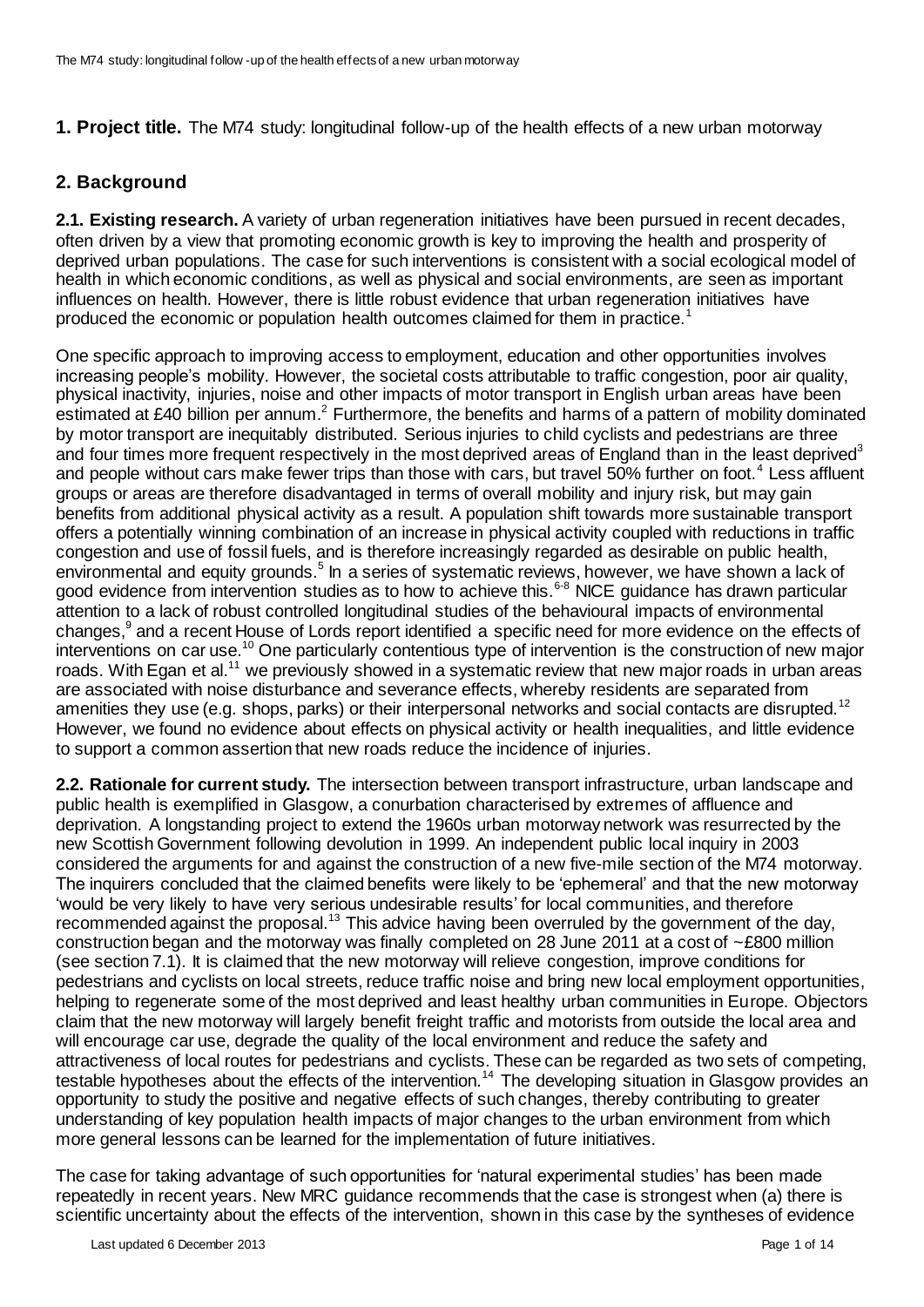cited above; (b) the intervention cannot be introduced in the context of a randomised trial, which would be unrealistic in this case; (c) data are available with which to compare exposed and unexposed groups, which is possible in this case because of our extensive preparatory baseline research (see below); and (d) the principles of the intervention under investigation are generalisable. The last condition is satisfied because rather than treating the intervention as a 'black box' to which people are either exposed or not, we have designed a multilayered study in which all significant alterations in characteristics of the urban environment believed to be important *general* determinants of activity patterns and wellbeing — such as aesthetic quality, perceived safety and pedestrian access to local amenities — will be characterised and geocoded in an environmental audit (see section 4.3) and their specific associations with changes in residents' perceptions and behaviours analysed in detail.

In anticipation of the planned changes to the urban environment, a baseline cross-sectional study was carried out by the principal applicant with some of the current co-applicants in 2005. This study included a postal survey of travel and physical activity behaviour, neighbourhood perceptions, and general health and wellbeing in adult residents of the intervention area and two matched control areas in Glasgow and a preliminary qualitative interview study. Contact has been maintained with the original study participants by means of annual mailings, and the baseline study has produced a PhD thesis,<sup>15</sup> four published papers<sup>14, 16-</sup> <sup>18</sup> and hypotheses and research methods to inform the follow-up study. Key baseline findings included the observations that access to local amenities was the most significant quantitative local environmental correlate of active travel;<sup>17</sup> that the new motorway could cause inequitable psychological or physical severance of routes to those amenities, for example by reducing the perceived safety of walking routes to local shops;<sup>18</sup> and that people may not use local walking routes or destinations such as parks and shops if these are considered undesirable, unsafe or 'not for them'.<sup>18</sup> The follow-up study proposed here would build on our previously collected baseline data to examine whether and how a major set of changes to the urban environment has affected key aspects of the health and health-related behaviour of the local population, notably those of social inequalities in mobility, access to amenities, active travel, physical activity and wellbeing.

**2.3. Risks and benefits.** The intervention under scrutiny in this study has already been carried out. Study participants will not be exposed to any further intervention or to any data collection procedure that places them at risk of physical harm. The modest burden of completing a survey and (in some cases) participating in a week of unobtrusive activity monitoring and an interview are justified in view of the original contributions of the proposed study, which will combine a range of disciplinary perspectives, quantitative and qualitative research methods and public engagement in examining the health and distributional impacts of major changes to the urban environment. On 28 November 2011, the Chancellor of the Exchequer announced an intention to increase expenditure on this type of infrastructure project. Given the lack of evaluative evidence available to guide such investment decisions, it is therefore timely to take the opportunity to complete this study which is designed to address evidence gaps and research recommendations identified in the relevant Wanless,<sup>19</sup> Commons<sup>20</sup> and Lords<sup>10</sup> inquiries and recent NICE<sup>9</sup> and  $MRC<sup>21</sup>$  guidance.

## **3. Research objectives**

The **purpose** of the project is to address the following **primary research question**:

1. What are the individual, household and population impacts of a major change in the urban built environment on travel and activity patterns, injuries and wellbeing, and how are these impacts distributed between and experienced by different socioeconomic groups?

#### and the following **secondary research question**:

2. What environmental changes have occurred in practice, how are the effects of the environmental changes experienced by local residents, and how are any changes in behaviour or wellbeing mediated and enacted at individual and household levels?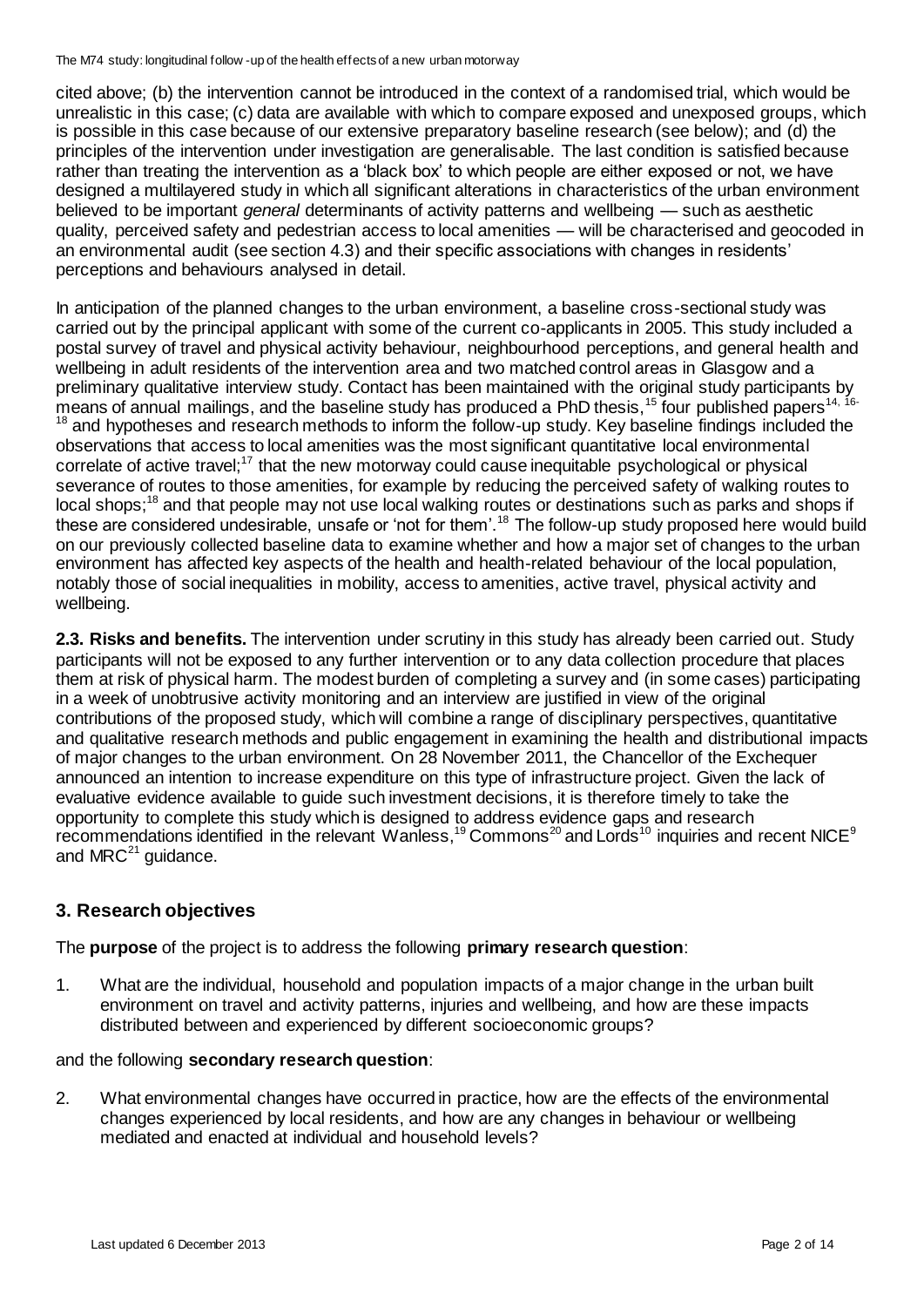in a **mixed-method longitudinal study** with the following elements:

| <b>Population</b>         | Householders living close to the route of a new urban motorway      |
|---------------------------|---------------------------------------------------------------------|
| <b>Intervention</b>       | Construction of a new urban motorway                                |
| Comparator                | Householders not living close to the route of a new urban motorway  |
| <b>Primary outcomes</b>   | (a) Walking for transport                                           |
|                           | (b) Cycling for transport                                           |
|                           | (c) Car use                                                         |
|                           | (d) Moderate-to-vigorous physical activity within the neighbourhood |
| <b>Secondary outcomes</b> | (a) Road traffic casualties                                         |
|                           | (b) Perceptions of the neighbourhood environment                    |
|                           | (c) Wellbeing                                                       |
|                           | (d) Overall moderate-to-vigorous physical activity                  |

**combined with the analysis of routinely available population data** on injuries, travel behaviour and perceptions of the neighbourhood environment.

The **objectives** of the study are as follows:

- 1. To characterise the context, content and implementation of the intervention by means of an environmental audit
- 2. To follow up a cohort of residents of the intervention and control areas previously surveyed at baseline in 2005
- 3. To draw new repeat cross-sectional samples of residents of the intervention and control areas
- 4. To measure objectively the travel and activity patterns of a subsample of survey participants
- 5. To estimate changes and differences in the primary and secondary outcome measures between the intervention and control areas, and by level of exposure to environmental changes within those areas
- 6. To examine the extent to which any changes in the behavioural outcome measures are mediated by changes in perceptions of the neighbourhood environment
- 7. To examine the extent to which any changes in the behavioural outcome measures are associated with changes in wellbeing
- 8. To interview a further subsample of participants to elicit how the effects of the environmental changes are experienced by local residents and how any changes in behaviour or wellbeing are mediated and enacted at individual and household level
- 9. To examine changes in the incidence and sociospatial distribution of injuries on the road network
- 10. To explore trends and spatial variation in travel behaviour and perceptions of the neighbourhood environment using existing national population datasets
- 11. To examine the extent to which the results of the different analyses support either of the two competing overall hypotheses regarding the cumulative effects of the intervention (see section 2.2).

The milestones for achieving these objectives are given in section 14 below.

## **4. Research design**

**4.1. Overall research design.** The study will adopt a mixed-method approach, using a combination of quantitative (cohort, repeat cross-sectional, single cross-sectional and interrupted time-series) and qualitative (documentary analysis and interview) research methods to evaluate both individual- and population-level changes in health and health-related behaviour (primary research question) coupled with achieving an in-depth understanding of how these changes are experienced and brought about (secondary research question) to assess the evidence for the two competing overall hypotheses. The study will comprise three main components (Appendix: Figure A1):

- **Core surveys of local study areas** to compare changes in neighbourhood perceptions, travel behaviour, physical activity and wellbeing in the intervention and control areas by means of combined cohort and repeat cross-sectional follow-up surveys of local residents (objectives 1, 2, 3, 5, 6, 7, 11)
- **A two-tier in-depth study** of a subsample of core survey participants to quantify differences in neighbourhood-specific physical activity between intervention and control areas, and to elucidate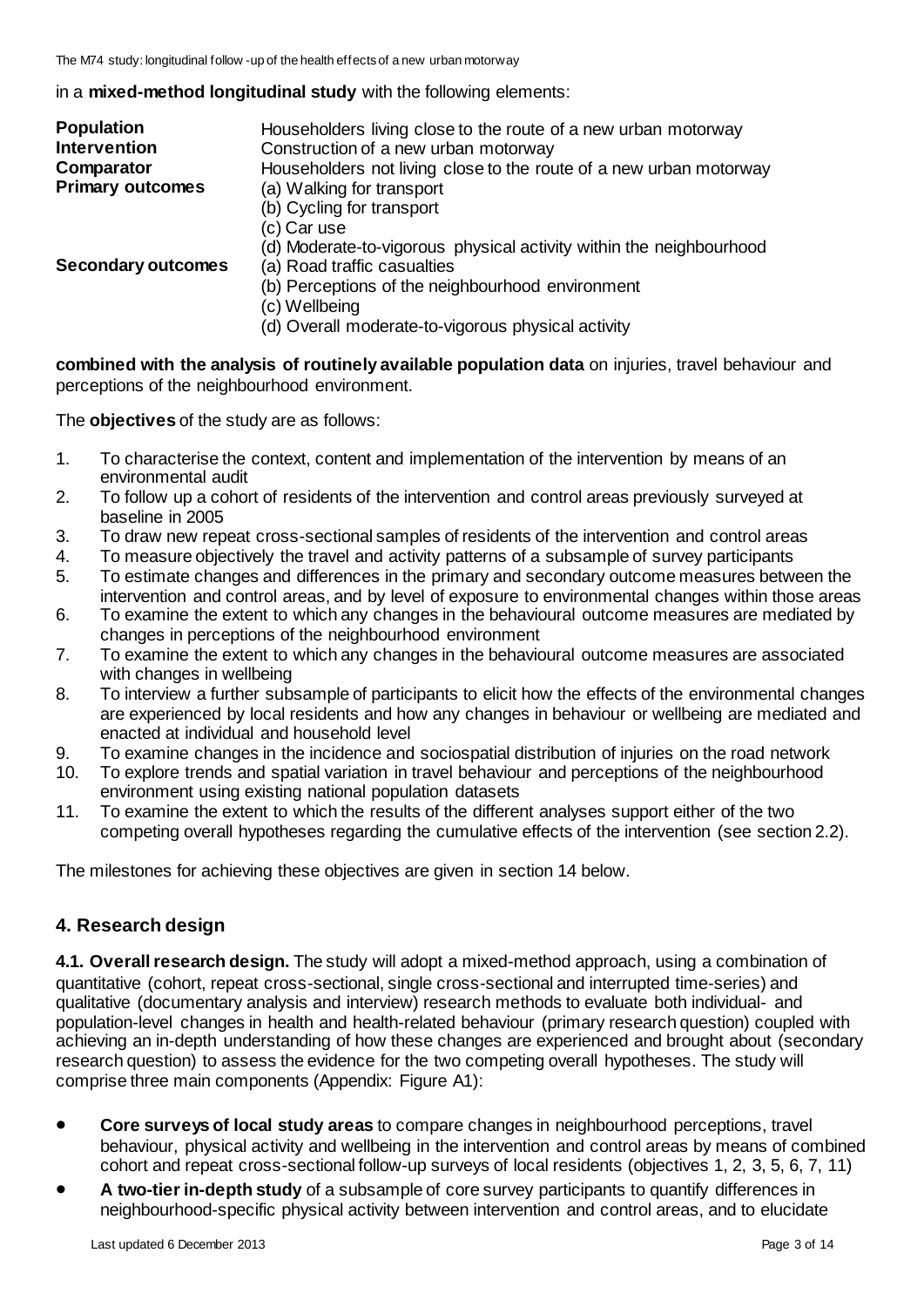participants' experiences of environmental changes and the mechanisms through which these changes influence behaviour (objectives 4, 5, 6, 8, 11)

 **Analysis of existing national population datasets** to evaluate the impact of the intervention on road traffic casualties and to describe concurrent regional and national trends in travel behaviour and neighbourhood perceptions (objectives 9, 10, 11).

**4.2. Recruitment.** Participants will comprise adults living at private residential addresses in the local study areas previously surveyed at baseline in 2005,<sup>17</sup> sampled either from our existing database of baseline respondents (cohort study) or from a newly drawn list of private residential addresses randomly selected from the Royal Mail Postcode Address File (PAF) (repeat cross-sectional study). See section 5.1.

#### **4.3. Core surveys of local study areas**

**Previous baseline survey.** The 2005 baseline postal survey included items on demographic and socioeconomic characteristics, health and wellbeing (including the SF-8 scale and self-reported height and weight), perceptions of the neighbourhood environment, travel behaviour and overall physical activity.<sup>17</sup> **Neighbourhood perceptions** were elicited using a scale we developed, tested and published to assess characteristics (aesthetics, green space, access to amenities, convenience of routes, traffic, road safety and personal safety) relevant to the local urban context and the claimed benefits and disbenefits of the intervention (see section 2.2).<sup>22</sup> **Travel behaviour** was assessed using a one-day record of all journeys adapted for postal self-completion from the travel diaries used in the Scottish Household Survey (SHS) and National Travel Survey (NTS) and currently also in use in the Commuting and Health in Cambridge study.<sup>23</sup> **Overall physical activity** was assessed using the International Physical Activity Questionnaire (IPAQ: short form, last seven days).<sup>24</sup>

**New surveys.** Of the original cohort (n=1322), ~1000 gave written consent to be reapproached and will be invited to take part in a follow-up postal survey. This will comprise a repeat of all the baseline measures coupled with more detailed measures of walking, cycling and other physical activity in the neighbourhood. Assessment of neighbourhood-specific physical activity will be important for understanding the context in which physical activity takes place. In recognition of the time elapsed (and therefore the likely attrition of the cohort) between baseline and follow-up, new cross-sectional samples of residents will also be drawn in each local study area (target total n=3000, minimum required total n=1200; see section 10) and issued with a similar questionnaire. New participants and cohort respondents who have moved home will be asked for their current location and duration of residence and the reasons for moving to explore possible residential selection bias. Survey protocols will include intensive evidence-based measures to maximise response including postal pre-notification and follow-up of non-responders and the offer of a £5 gift voucher for each completed questionnaire.

**Environmental audit.** To understand the context, content and implementation of the intervention, an environmental audit of the local study areas will be conducted to ascertain whether the intervention was implemented as originally planned, to elucidate the broader environmental impact of the intervention and compare it with the proponents' and objectors' previous predictions (see section 2.2), and to identify any potential area-level confounders. Data will be collected in an iterative three-step process:

- A documentary analysis of the original proposals for the intervention and its environmental impact assessment (EIA)
- Semi-structured interviews with key stakeholders (e.g. councillors, transport planners, NGOs and residents' organisations: see section 16) to identify changes in the built environment resulting either directly from the intervention (e.g. changes in traffic flows on local roads) or indirectly (e.g. new housing developments adjacent to new motorway junctions). Each interview will be recorded using a digital voice recorder and transcribed verbatim
- Targeted site observations to verify and geolocate these changes, collecting data on both communityscale characteristics (e.g. population density, land-use mix and street connectivity) and street-scale characteristics (e.g. traffic volume, traffic speed and indicators of incivilities) hypothesised to influence travel and physical activity, using an adapted version of an existing audit tool.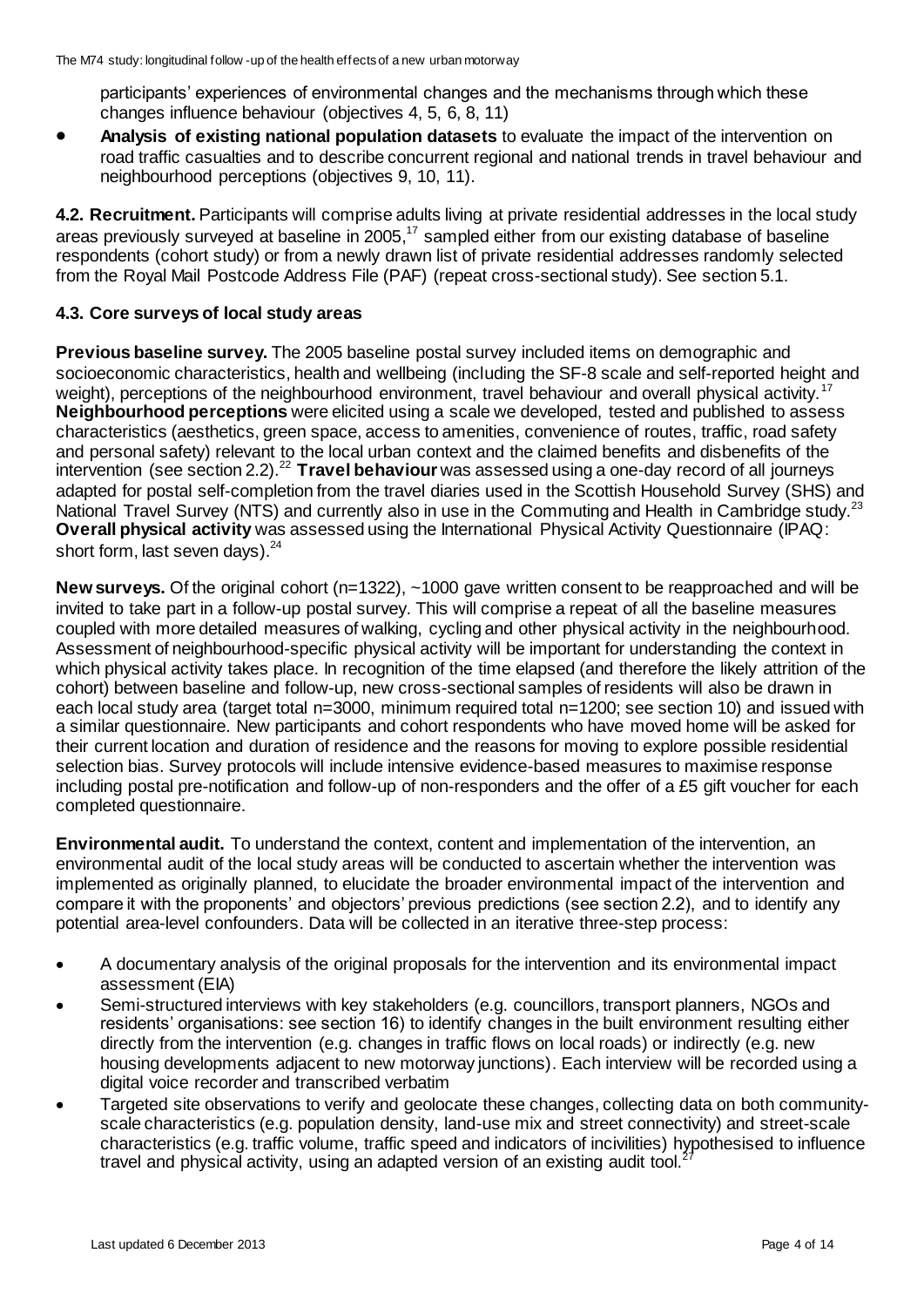### **4.4. Two-tier in-depth study**

**Objective activity monitoring.** From those core survey participants who express a willingness in principle at the time of their survey, we will select a random subsample stratified by age, sex, car ownership and socioeconomic status (n=400: 200 intervention, 2×100 control) to wear an Actigraph GT3X accelerometer and a BT QStarz global positioning system (GPS) data logger. The Actigraph GT3X is a hip-mounted triaxial accelerometer that provides detailed information about the intensity, frequency, and duration of physical activity. Accelerometers of this kind have been extensively validated in laboratory and free-living conditions. The BT QStarz data logger uses signals from satellites to determine the location of the wearer. When worn together these devices collect synchronous data on the location and intensity of activity, thereby allowing more precise estimates of neighbourhood-specific physical activity and greater understanding of participants' movement patterns. We have previously combined GPS with accelerometry for understanding the activity behaviour of children<sup>28</sup> and are currently using them in combination in studies of travel behaviour in adolescents and adults.23, 29 Adapting protocols we have used successfully in previous studies,<sup>30</sup> participants will be asked to wear the two monitors on an elasticised belt during waking hours for seven days, receiving and returning the devices by post along with written instructions and a logbook supplemented by verbal instructions over the telephone if required. We will apply several strategies to support participants in adhering to the protocol, including sending email or text-message reminders if requested and helping participants identify and overcome any difficulties with wearing the devices. Participants will receive a £5 gift voucher upon return of their devices.

**Qualitative interview study.** We will identify a further subsample of up to 60 monitoring participants (30 intervention, 2x15 control) — purposively selected to ensure heterogeneity in age, gender, employment, car ownership, household composition and socioeconomic status, and including those who were interviewed at baseline wherever possible — and invite them for a face-to-face semi-structured interview. A semistructured topic guide will be developed to elucidate how any changes in the environment have been experienced, whether the activity patterns (e.g. routes to work or school) or wellbeing of the participants or their households have changed over time, and the reasons for and mechanisms of those changes. Each interview will be recorded using a digital voice recorder and transcribed verbatim.

#### **4.5. Analysis of existing national population datasets**

**Interrupted time-series analysis of road traffic casualties.** This will be conducted using autoregressive integrated moving average (ARIMA) interrupted time-series (ITS) analysis of the police STATS19 dataset (1997-2013), which contains details of the coordinates, circumstances, vehicles and casualties involved in every road traffic accident notified to the police. ITS analysis will be used to determine whether the completion of the new motorway is associated with a change in the level and slope of the trend in incidence of injuries. ARIMA is considered the strongest ITS design for estimating intervention effects in nonrandomised studies.<sup>31, 32</sup>

**Repeat cross-sectional analyses of trends in travel behaviour and neighbourhood perceptions.** This will be conducted using the main survey and travel diary datasets from the Scottish Household Survey (SHS) (2005–2013). Because SHS is a national survey, the sampling fraction is too small to provide a large absolute sample size in the relatively small geographical area of greatest interest in this study. Nevertheless, preliminary analyses conducted at baseline highlight the utility of SHS data in providing a 'contextual backcloth' for the analysis and interpretation of our more detailed local survey data. By negotiating access to SHS travel data at the level of postcode sector and pooling these across four consecutive cross-sectional survey waves (2001 to 2004), we were able to show that respondents living in the postcode sectors abutting the route of the proposed new motorway were more likely than those living elsewhere in Scotland to be younger, to live in a household with no car or in a lower income band and to have a long-term health problem, and reported spending significantly less time travelling by car and significantly more time travelling by bus, by rail and on foot.<sup>15</sup> We will extend this analysis using subsequent waves of SHS data (2005-2013) to compare trends in these summary travel data between intervention, control and comparator areas (see section 5.2) and to compare patterns and trends in residents' perceptions of their neighbourhoods (aspects of neighbourhood disliked, safety when walking in the neighbourhood after dark, quality of life affected by fear of crime, perception of convenience of services) reported in the main survey.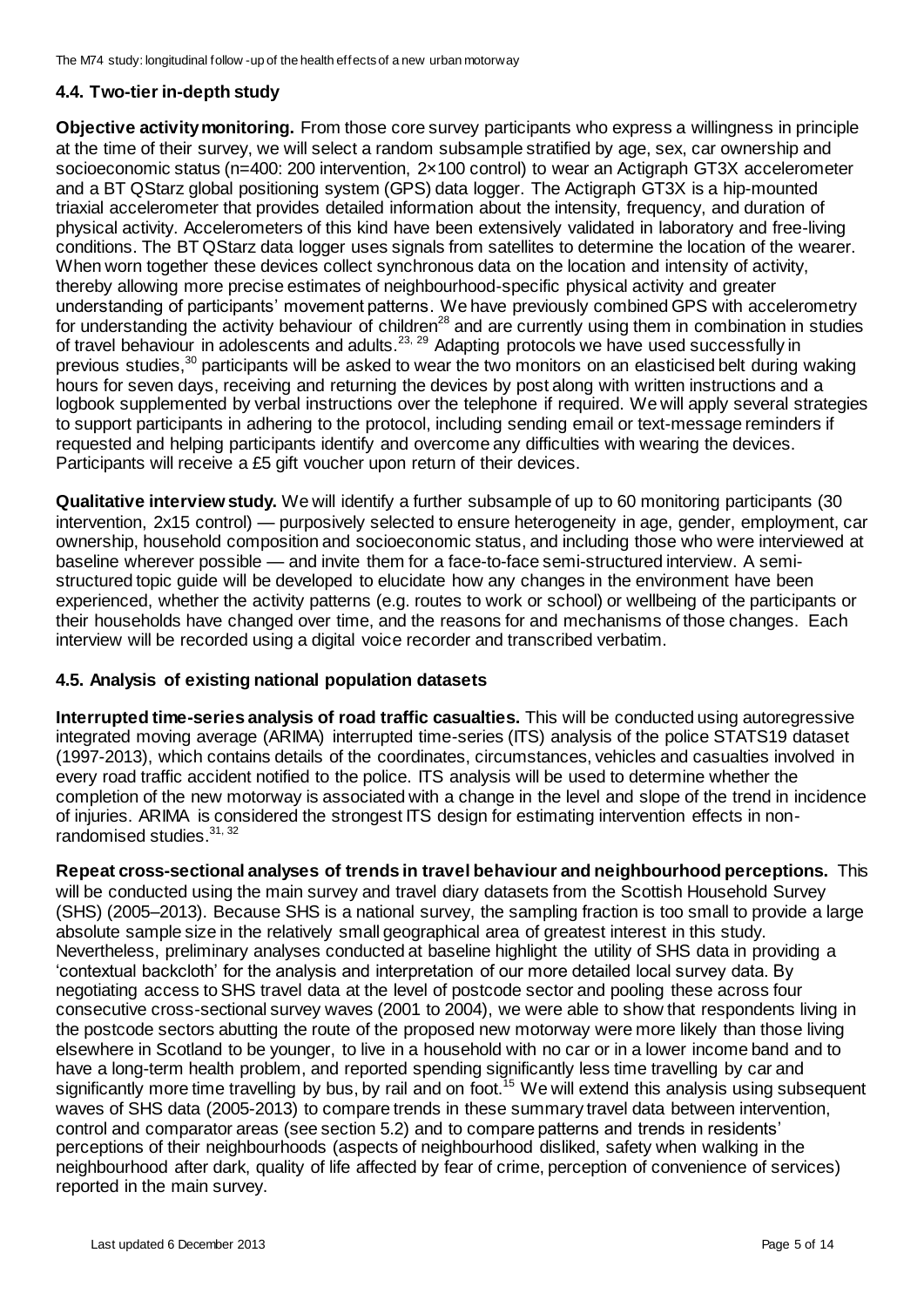**4.6. Outputs and translation.** The lessons from this experiment in reshaping the urban landscape will be used locally through our established interface and networks with the local and regional policy and practitioner community (see below and section 16). It will also inform future policy and planning in other parts of the UK where population growth is anticipated, by contributing to a growing body of evidence on the health impacts of environmental redesign in which general characteristics such as aesthetic quality, perceived safety and pedestrian access to local amenities are altered. Individualised physical activity feedback will be provided to all participants who have taken part in activity monitoring. Emerging research findings will be disseminated to participants in an annual newsletter and on a study website. Research findings will be presented at national and international scientific and professional meetings across the public health and transport spectrum and published in high-quality journals in both scientific disciplines. The applicants have a track record of successfully disseminating the results of previous research in this topic area at international conferences such as the International Congress on Physical Activity and Public Health and the European Transport Conference and in such journals as the American Journal of Preventive Medicine and the British Medical Journal. The Glasgow Centre for Population Health (GCPH) (www.gcph.co.uk) will take lead responsibility for establishing and maintaining links with relevant organisations and stakeholders locally, regionally and nationally, to maximise engagement with the research process and to stimulate discussion and debate regarding findings and implications for policy and practice. GCPH has well-established collaborative relationships with a number of key organisations including local authorities, regional and national transport and planning authorities and the Scottish Government. The research team already have close working links with other relevant bodies such as the UKCRC Centres of Excellence in Public Health Research (Griffin, Humphreys, Jones and Ogilvie), the NIHR School for Public Health Research (Griffin and Ogilvie) and Sustrans (through the iConnect study: Mutrie and Ogilvie) (see section 15). At the wider policy level, the study will contribute to the anticipated revision of NICE guidance on physical activity and the environment in 2014-2015 and to the developing field of quantifying the public health benefits (including the economic benefits) of transport policy and practice. 5

## **5. Study population**

**5.1. Inclusion and exclusion criteria.** For the core surveys, the study population will comprise adults aged 16 and over who either (a) responded to a baseline postal survey addressed to their home address in one of the local study areas at baseline (2005) and choose to respond to a subsequent survey pack at follow-up in 2013, or (b) live in one of the local study areas at follow-up (2013) and respond to a postal survey addressed to the householder at their home address. Participants for the in-depth studies will be selected from among those who take part in the core surveys. The study population for the analyses of existing national population datasets will comprise (a) the whole population of road users as reflected in the police STATS19 injury dataset and (b) adults aged 16 and over who took part in the Scottish Household Survey.

**5.2. Study areas.** For the core surveys, three local study areas will be defined exactly as in the baseline study: the 'M74 corridor' intervention area ('South') and two control areas, one surrounding the existing M8 motorway ('East') and one with no comparable major road infrastructure ('North'). These study areas were carefully and iteratively delineated at baseline using spatially referenced census and transport infrastructure data combined with field visits to ensure similar aggregate socioeconomic characteristics and broadly similar topographical and urban morphological characteristics apart from their proximity to urban motorway infrastructure (Table 1). Further details of this process are given in Ogilvie, pp 251-260.<sup>15</sup> Baseline analysis confirmed no significant differences between the achieved survey samples in these three areas on any socioeconomic or behavioural summary measures apart from a minor difference of borderline statistical significance (p=0.053) in the distribution of housing tenure. All three study areas extend from inner mixeduse districts close to the city centre to residential suburbs, contain major arterial roads other than motorways, and contain a mixture of housing stock including traditional high-density tenements, high-rise flats and new housing developments (Appendix: Figure A2). Analyses of existing national population datasets will be based on intervention and control areas delineated to match as closely as possible those applied in the core surveys, while also using a morphologically-defined Glasgow city (urban footprint) boundary as well as the West of Scotland region and the whole of Scotland as larger comparators. The eastings and northings of STATS19 injury records will be used to assign incidents to datazones, currently the smallest administrative geographical unit in Scotland. A similar approach will be taken with SHS data depending on the level of spatial precision with which the data guardians are willing to release the data (for the baseline analyses, such data were made available at the level of postcode sector).

Last updated 6 December 2013 **Page 6 of 14** Page 6 of 14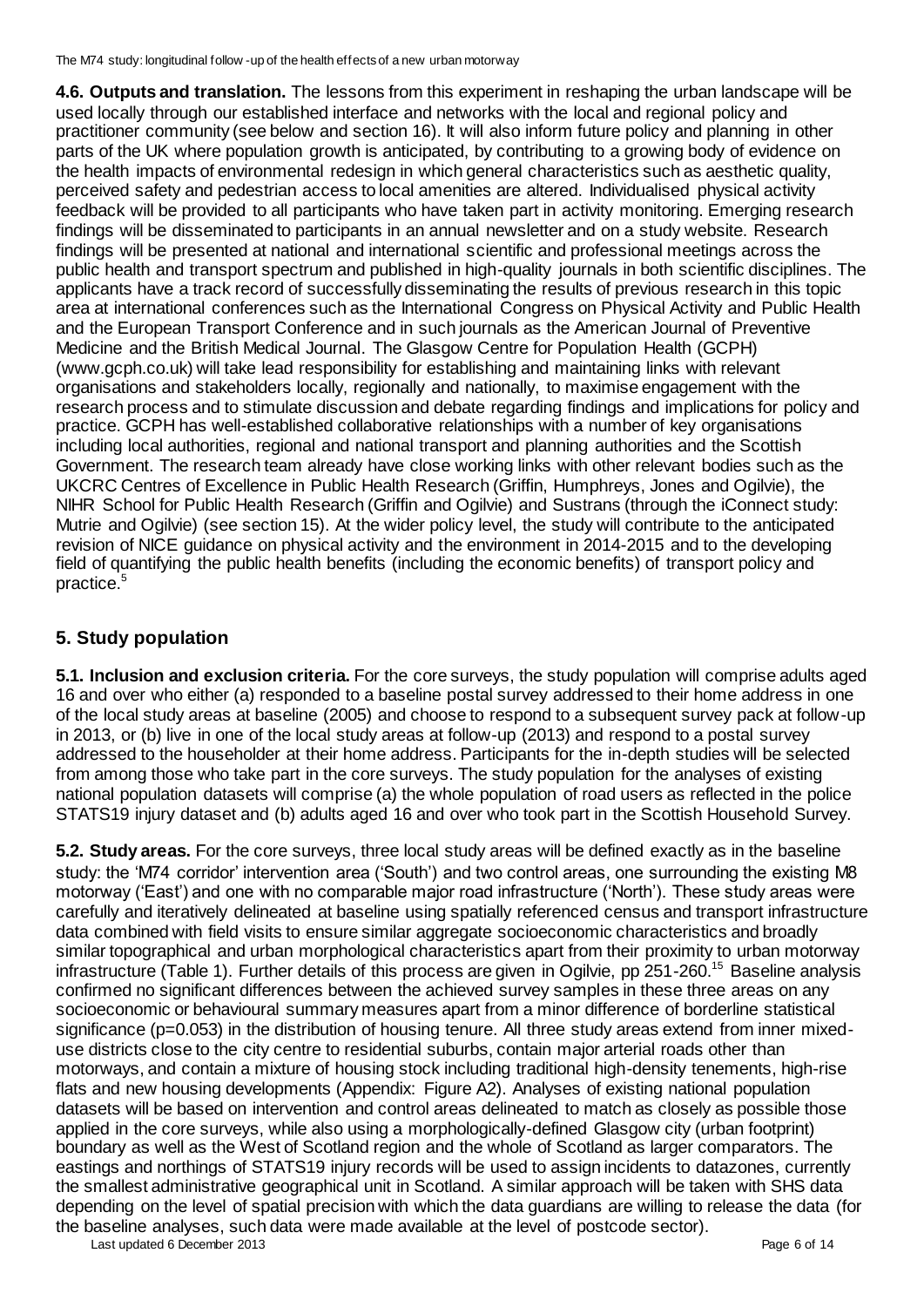#### **Table 1. Delineation of local study areas for the core surveys**

| <b>Study area</b>                                                                                                                                                                                                                                                                                                                                                                 | <b>Definition</b>                                                                          |
|-----------------------------------------------------------------------------------------------------------------------------------------------------------------------------------------------------------------------------------------------------------------------------------------------------------------------------------------------------------------------------------|--------------------------------------------------------------------------------------------|
| South                                                                                                                                                                                                                                                                                                                                                                             | A set of OAs encroaching within 500m of the proposed route of the new M74 motorway         |
| East                                                                                                                                                                                                                                                                                                                                                                              | A set of OAs encroaching within 500m of the routes of the existing M8 and M80 motorways    |
| <b>North</b>                                                                                                                                                                                                                                                                                                                                                                      | A set of OAs not encroaching within 500m of the route of any existing or proposed motorway |
| $\bigcap$ $\bigcap$ $\bigcap$ $\bigcap$ $\bigcap$ $\bigcap$ $\bigcap$ $\bigcap$ $\bigcap$ $\bigcap$ $\bigcap$ $\bigcap$ $\bigcap$ $\bigcap$ $\bigcap$ $\bigcap$ $\bigcap$ $\bigcap$ $\bigcap$ $\bigcap$ $\bigcap$ $\bigcap$ $\bigcap$ $\bigcap$ $\bigcap$ $\bigcap$ $\bigcap$ $\bigcap$ $\bigcap$ $\bigcap$ $\bigcap$ $\bigcap$ $\bigcap$ $\bigcap$ $\bigcap$ $\bigcap$ $\bigcap$ |                                                                                            |

OAs: Census output areas.

**6. Socioeconomic position and inequalities.** This study is explicitly focused on exploring the effects of an intervention in relatively deprived urban neighbourhoods (see section 7.1). It will therefore make an important contribution to the evidence on physical activity and the environment, a field dominated by research conducted in more affluent and less densely populated settings. Although the local study areas are characterised by high aggregate levels of relative deprivation, the survey samples obtained in these areas at baseline included both more and less affluent groups (e.g. 52% owner-occupiers).<sup>17</sup> The study therefore provides an opportunity to examine the sociospatial patterning of health, behaviour and behaviour change. In addition, the analysis of injury data will specifically test whether an intervention of this kind is associated with a reduction in the well-established socioeconomic gradient in the incidence of road traffic casualties (see section 2.1).

### **7. Intervention, intervention and control groups and loss to follow-up**

**7.1. Intervention.** The intervention forms part of a wider strategic initiative to regenerate the 'Clyde Gateway' area, and changes in the local built environment are not limited to motorway construction. As introduced in section 2.2, the intervention comprises the construction of a new five-mile section of the M74 motorway in southeastern Glasgow and the associated changes to the urban built environment, which includes the insertion of highly visible viaducts and embankments as well as junctions and slip roads intersecting with local streets in residential areas; the realignment of feeder roads; and the redevelopment of former open space, demolition of old housing stock and construction of a new residential development on a brownfield site adjacent to one of the new motorway junctions. The new motorway runs between Kingston (close to Glasgow city centre) and Cambuslang (on the southeastern edge of the city), passing through or adjacent to several established residential areas such as Govanhill, Toryglen and Rutherglen: some homes are less than 50m from the carriageway. The most affected neighbourhoods are among the most deprived in the UK, reflecting a local history of rapid deindustrialisation in the late twentieth century. Car ownership is low, and part of the route lies in the Shettleston constituency, which has the lowest life expectancy for males in Scotland (68.2 years) — more than seven years below the national average. The intervention has been funded by a public sector partnership comprising Transport Scotland, Glasgow City Council, South Lanarkshire Council and Renfrewshire Council and delivered by Interlink M74 Joint Venture, a consortium of civil engineering contractors. The intervention was completed and opened to traffic on 28 June 2011 at a cost of ~800 million (m74completion.com).

**7.2. Allocation of participants to intervention and control groups.** This is a natural experimental study in which treatment allocation is determined by place of residence. Participants will be recruited from one of three local study areas (see section 5.2) and assigned to overall 'intervention' or 'control' status based on their area of residence. Within the South (intervention) and East (first control) areas, both of which now contain motorway infrastructure, participants will further be assigned to a graded measure of exposure to the infrastructure based on the proximity of their home address (see section 11.1).

**7.3. Anticipated attrition of cohort and target achieved sample size.** The MRC Social and Public Health Sciences Unit has a track record of high retention rates in cohort studies.<sup>33</sup> However, we acknowledge that the interval between baseline and follow-up poses challenges for achieving a high follow-up rate within the original cohort. For this reason, while cohort follow-up will be important for characterising individual typologies of response to the intervention and providing a sampling frame for in-depth studies, the sample size estimations for the primary outcome measures are based on repeat cross-sectional analyses which do not depend on securing the follow-up of most of the original cohort.<sup>14</sup> Survey recruitment in areas of relative deprivation is widely acknowledged to be difficult, but this has not prevented the completion and publication of natural experimental studies in similarly deprived communities in Glasgow such as the evaluation of the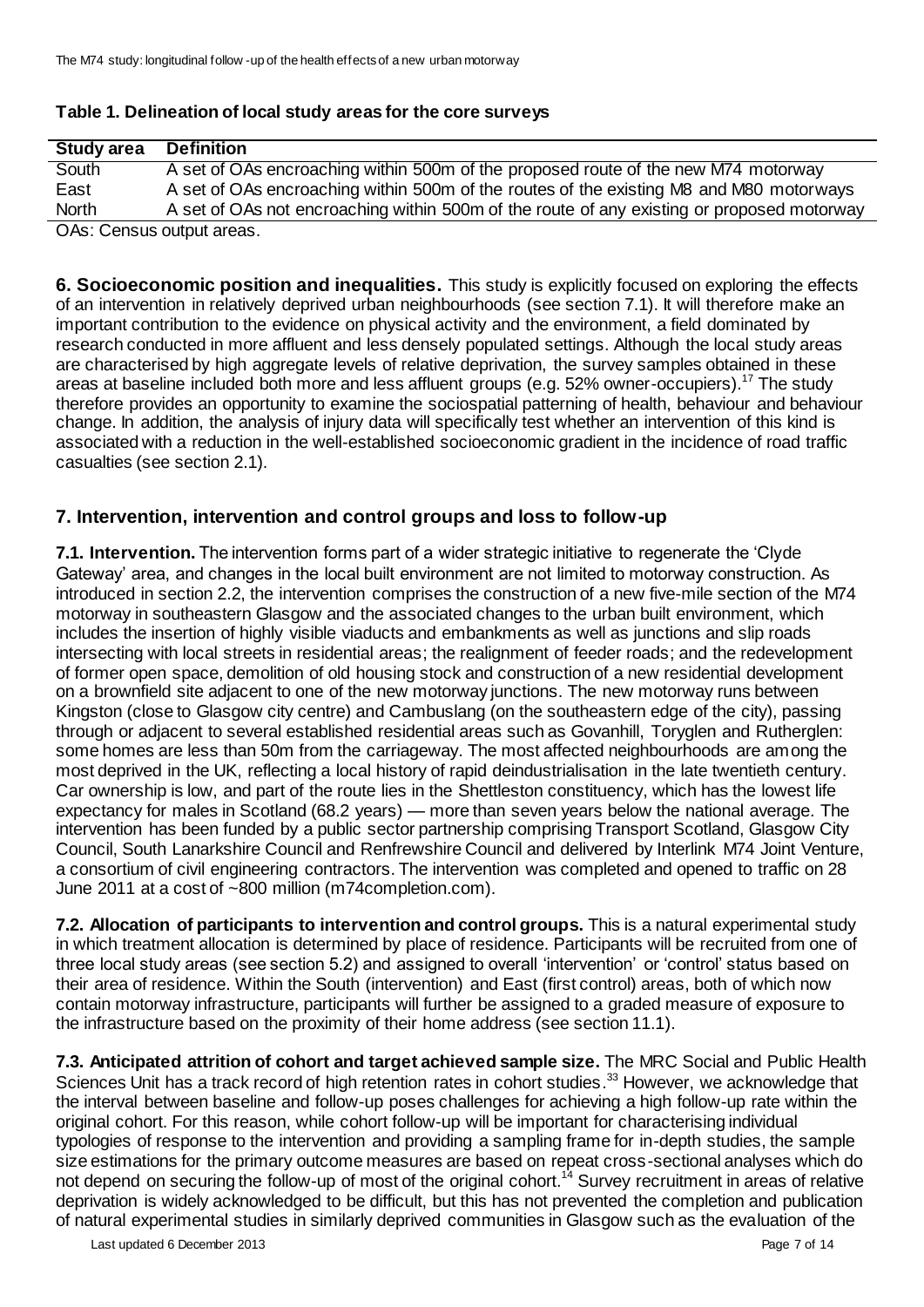opening of a new supermarket in nearby Springburn.<sup>34</sup> We successfully recruited a total of 1322 participants (between 428 and 457 in each of the three local study areas) at baseline, and our sample size estimations for the follow-up study are based on the conservative assumption that we might achieve only 400 repeat cross-sectional responses from each local study area.<sup>17</sup> In practice, with the deployment of additional evidence-based methods for enhancing response, such as the offer of a £5 incentive for each completed questionnaire, we expect to achieve larger repeat cross-sectional samples and therefore commensurately greater power to detect differences over time and between areas.

### **8. Proposed outcome measures**

**Primary outcome measures.** Changes (in both cohort and repeat cross-sectional studies) in three measures of travel behaviour over an eight-year interval from baseline (2005) to follow up (2013): walking for transport (min·day<sup>-1</sup>), cycling for transport (min·day<sup>-1</sup>) and car use (min·day<sup>-1</sup>). Differences between study areas in time spent in moderate-to-vigorous physical activity within the neighbourhood (nMVPA: min $\cdot$ day $\cdot$ <sup>1</sup>).

**Secondary outcome measures.** Changes in the monthly incidence of killed and seriously injured (KSI) road traffic casualties between 1995 and 2013 (204 monthly data points) and in their distribution by type of road user (pedestrian, cyclist, motorist, etc.), class of road (motorway, A road, B road, etc.) and small-area socioeconomic status (Scottish Index of Multiple Deprivation: SIMD) of location of incidents. Changes in neighbourhood perceptions and SF-8 physical and mental summary scores. Differences between study areas in time spent in overall MVPA (min $\cdot$ day<sup>-1</sup>).

**9. Assessment and follow up.** Baseline quantitative survey data were collected in 2005 and baseline qualitative interview data in 2006. Follow-up survey data will be collected in 2013 and national population data will be examined for the periods 1997 to 2013 (injuries) and 2005 to 2013 (travel behaviour and neighbourhood perceptions). Subsets of the survey samples will also take part in objective measurement and qualitative interviews in 2014. See section 14.

**9.1. Assessment of effectiveness.** The effects of the intervention will be assessed by triangulating the results of complementary analyses using a variety of comparisons as appropriate to the different sources of data available. For injuries, the level and slope of the time series of monthly KSI incidence, and the distribution of injuries by type of road user, class of road and SIMD of location, before and after the introduction of the intervention and between intervention, control and comparator areas will be compared. For all other outcomes measured at baseline and again at follow-up, net changes between baseline and follow-up will be computed. For cohort analyses, net change will be defined as the average within-subject change in the intervention group minus the average within-subject change in the control group after adjustment for covariates. For repeat cross-sectional analyses, net change will be defined as the average within-group change in the intervention group minus the average within-group change in the control group after adjustment for covariates. For outcomes measured only at follow-up, differences between intervention and control groups will be computed after adjustment for covariates.

**9.2. Assessment of harms.** Participants will not, in the course of the research, be offered any intervention or asked to undergo any form of data collection that places them at risk of harm. The main potential harms arising from the intervention itself are an increase in the incidence or severity of injuries or a redistribution of injuries towards more vulnerable road users or more deprived neighbourhoods, and an increase in adverse perceptions or experiences of the neighbourhood environment. These potential harms are all reflected in the primary and secondary outcome measures specified for the various levels of the study. All quantitative hypothesis-testing will use two-tailed statistical tests to ensure that the analysis is equally open to the possibility of an adverse or a beneficial outcome.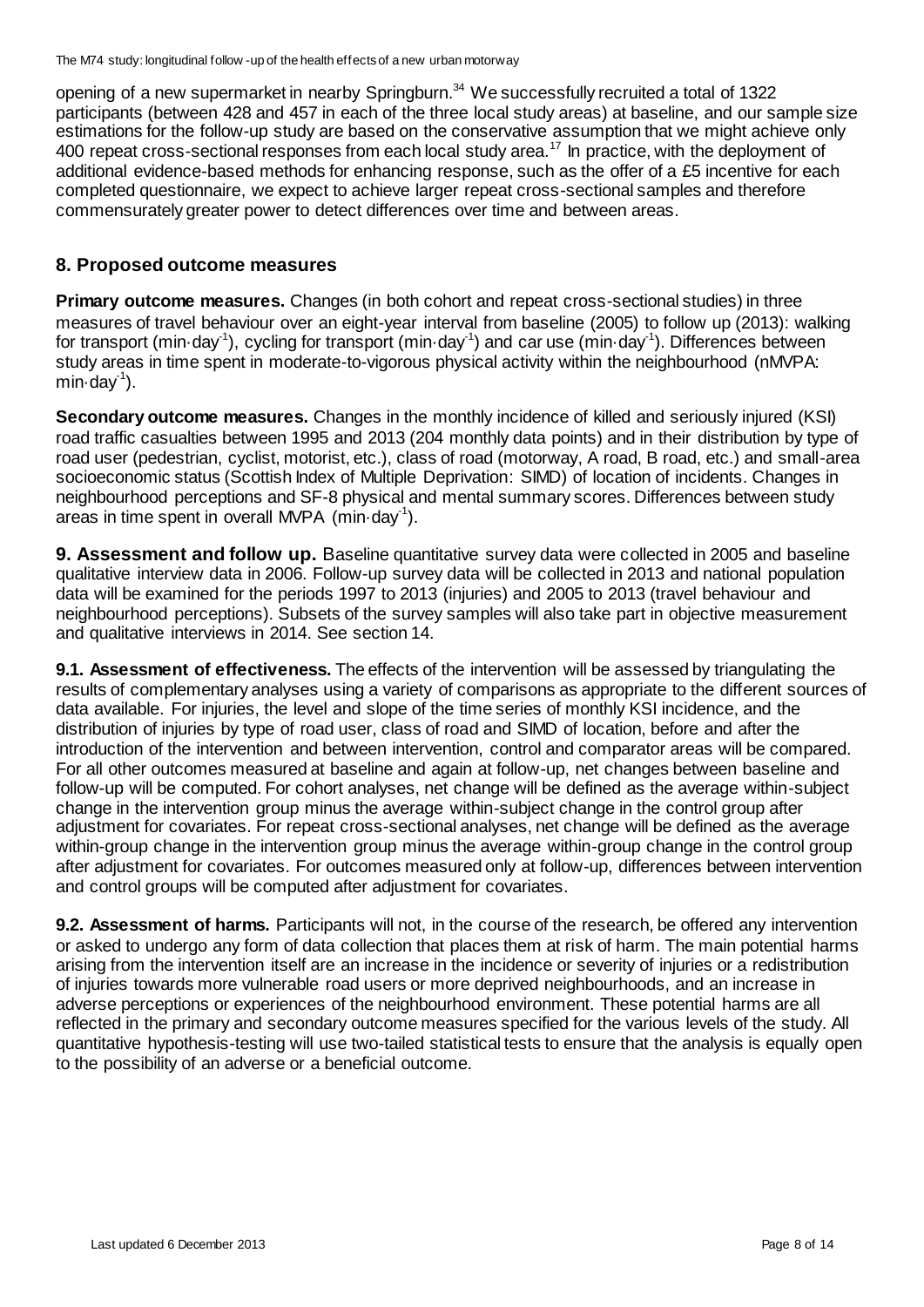**10. Proposed sample size.** The study is designed around the objective of detecting changes in the key primary outcome measures (changes in travel behaviour and physical activity) and the most important secondary outcome measure (a change in the incidence of injuries).

**10.1. Travel behaviour.** We have previously published the distributional statistics of the primary travel behaviour outcome measures in the baseline sample (Table 2).<sup>17</sup> Applying these mean values and standard deviations to the simplest situation of a comparison between two groups, a cross-sectional sample of 400 per wave per study area (which we exceeded at baseline) would be expected to allow the detection with 95% confidence and 80% power of an increase of 5 min $\cdot$ day<sup>-1</sup> in walking for transport from baseline to follow-up within one study area, or a cross-sectional difference of 2 min $\cdot$ day $^{\text{-}1}$  in cycling for transport or 5 min·day<sup>-1</sup> in walking for transport between intervention and control areas at follow-up. These differences are of similar magnitude to the estimated effect sizes for interventions synthesised in previous systematic reviews, the differences in walking observed in comparisons of 'high-' and 'low-walkable' neighbourhoods in observational studies, and the increases in time spent in overall physical activity that are likely to confer health benefits. The availability of two control areas, a larger follow-up sample than the minimum of 400 per study area, and the potential to compare longitudinal changes between study areas using a combination of cohort and repeat cross-sectional analyses will increase the power of the study to detect smaller changes.

|  | Table 2. Distributional statistics for primary outcome measures in baseline sample <sup>17</sup> |  |  |  |
|--|--------------------------------------------------------------------------------------------------|--|--|--|
|--|--------------------------------------------------------------------------------------------------|--|--|--|

| <b>Outcome</b>                                       | Mean | SD   | Median | <b>IQR</b> | Range     |
|------------------------------------------------------|------|------|--------|------------|-----------|
| Walking for transport (min-day <sup>-1</sup>         | 19.2 | 27.8 | 10.0   | 30.0       | $0 - 205$ |
| Cycling for transport (min $\cdot$ day <sup>-1</sup> |      |      | 0.0    | 0.0        | $0 - 130$ |
| Car travel $(min\cdot\text{day}^{\text{T}})$         | 24.4 | 40.8 | 0.0    | 40.0       | $0 - 510$ |

**10.2. Physical activity.** Assuming a baseline (control) mean value for accelerometer-derived MVPA of 10 min·day<sup>-1</sup> and a standard deviation of 7 min·day<sup>-1</sup>,<sup>35 36</sup> 86 participants per group would be required to detect a difference of 3 min·day<sup>-1</sup> in nMVPA between intervention and control areas. Our target total achieved sample of 400 participants in objective monitoring would be more than sufficient to achieve this, even allowing for the fact that in our previous studies ~20% of participants have returned an accelerometer file with fewer than the accepted minimum standard of four 10-hour days of recording.

**10.3. Injuries.** It is not generally considered feasible to perform conventional sample size estimations for interrupted time-series analyses.<sup>37</sup> However, a minimum of 50 time points is recommended for ARIMA ITS models to enable cyclical trends in the pre-intervention series to be adequately modelled.<sup>31</sup> The STATS19 injury dataset from 1997 to 2013 contains 204 monthly data points and therefore easily exceeds this minimum recommendation.

## **11. Analysis**

**11.1. Analysis of core survey data.** Questionnaire data will be checked and cleaned using a combination of standard range and consistency checks and the data cleaning procedures, algorithms and software already published or developed in-house for the relevant instruments. Distances will be computed from the centroid of the unit postcode for each participant's home address (a) in a straight line to the nearest part of the new motorway infrastructure and (b) by road network to the nearest motorway access point (junction) in a GIS. Unit postcodes (e.g. G12 8RZ) are the smallest available unit of postal geography in the UK; residential unit postcodes cover about 15 delivery points (addresses) on average. The main analyses will comprise multivariable regression analyses of the effect of exposure (as represented by distance) to the new transport infrastructure and other environmental changes (see section 11.2) on changes in neighbourhood perceptions and on travel behaviour — and whether these differ between the study areas — after adjustment for baseline sociodemographic, geographical and health-related correlates; stratified outcome analyses to examine how the effect of exposure to the intervention varies according to sociodemographic characteristics and baseline physical activity; and multivariable regression analyses of the relationship between changes in travel behaviour and changes in overall physical activity and wellbeing.

Last updated 6 December 2013 **Page 9 of 14** Page 9 of 14 **11.2. Analysis of environmental audit data.** A comparative analysis of the notes from the documentary analysis and the transcripts of the recordings from the stakeholder interviews will be undertaken to identify environmental changes in the intervention and control areas. These changes will then be verified by the site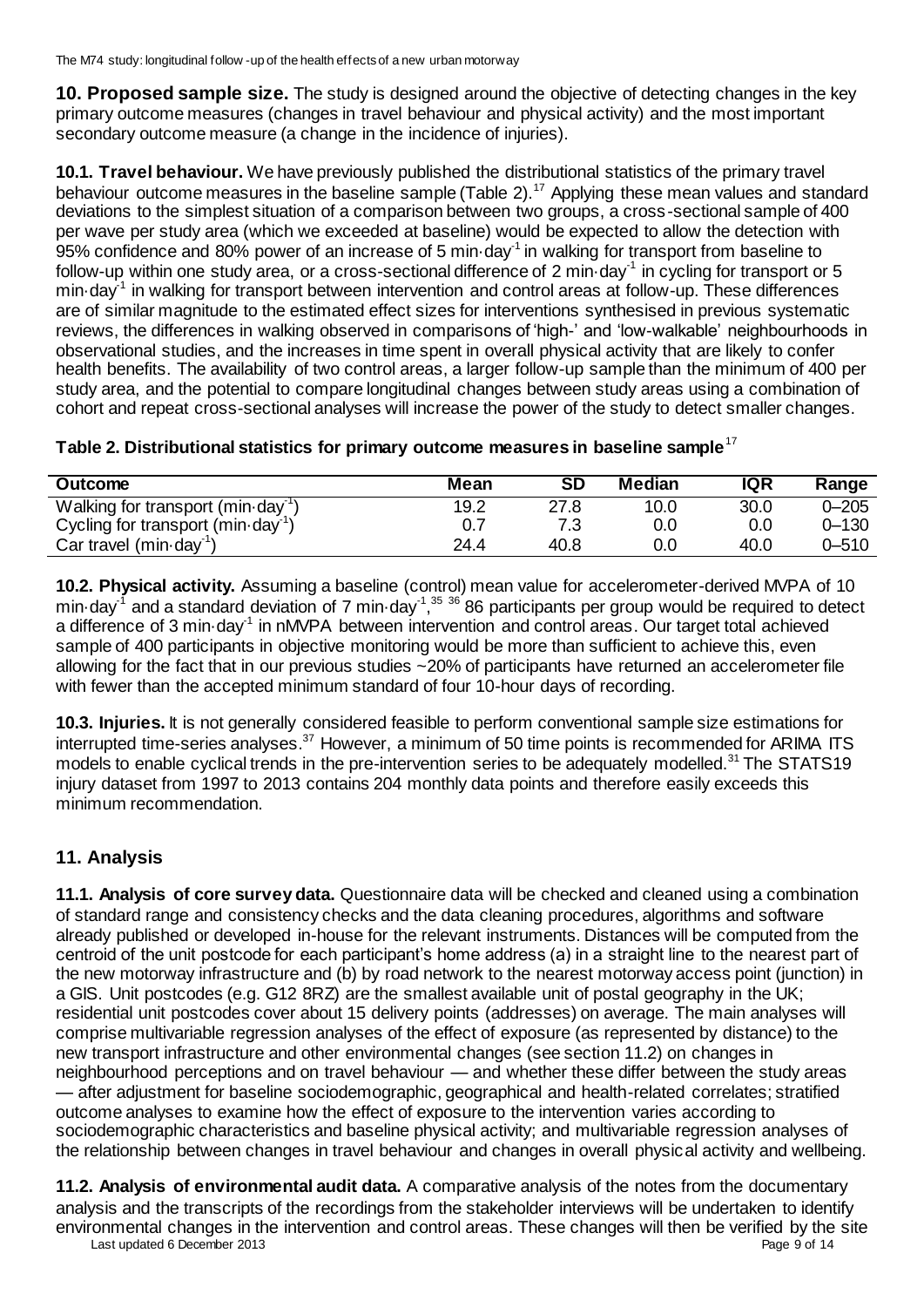observations, geocoded and used to compute additional environmental exposure measures for the analysis of survey responses (see section 11.1). Any inconsistencies between the three data sources will be identified and resolved using an iterative checking process.

**11.3. Analysis of objective activity monitoring data.** Actigraph and GPS data will be downloaded, cleaned and merged using a combination of bespoke in-house and third-party software already developed for these instruments. From the Actigraph data measures of compliance, wear time and overall MVPA will be derived and — following standard practice in this field — participants with at least four 10-hour days of recording will be included in analysis. The merged data will then be projected into a GIS. A measure of nMVPA (min·day<sup>-1</sup>) will be derived by identifying all activity that takes place within a neighbourhood (provisionally 800m) buffer around each participant's home address. Adjusted multivariable regression analyses will be used to examine differences in nMVPA and overall MVPA between study areas, using baseline and follow-up survey data on physical activity from the same study areas to weight the analysis if appropriate.

**11.4. Qualitative analysis of semi-structured interview data.** The transcripts will be checked against the audio recordings. An iterative process of content analysis using NVivo or similar software will then be used to code segments of transcripts, extract related segments, identify and group themes, and identify patterns and negative cases using the method of constant comparison. Higher-order themes will mostly be derived from the topic guide, whereas the lower-order themes are likely to emerge from the data elicited in the interviews and mixed-method analysis of how those are related to participants' spatially-referenced activity data. After an initial batch of interviews, an interim descriptive account based on the content analysis described above will be discussed with the research team in order to validate emerging findings and review the interview recruitment strategy and topic guide before continuing with further recruitment, interviews and analysis.

**11.5. Analysis of existing national population datasets.** Changes in KSI incidence will be analysed using ARIMA ITS analysis. Candidate ARIMA models that fit the pre-intervention response variable will be identified. An appropriate transfer function will then be identified and applied according to whether the impact of the intervention appears to take the form of an abrupt permanent change, a gradual permanent change or an abrupt temporary change.<sup>38</sup> The ITS analysis will then be stratified by type of road user, class of road and SIMD quantile to examine the sociospatial distribution, and changes in that distribution, of KSI incidents. In addition, the research team will endeavour to identify any local confounding factors that may require to be considered in analysis. Descriptive analysis of SHS data will compare trends in summary measures of travel behaviour, and patterns and trends in residents' perceptions of their neighbourhoods, between intervention, control and comparator areas.

**12. Ethical arrangements**. The proposed study does not involve NHS patients or staff or the use of NHS data. Ethical approval for the baseline phase of the study was granted by the University of Glasgow Faculty of Medicine Ethics Committee (reference no. FM01304). We will apply to the most appropriate current University ethics committee for approval of the follow-up study in the second quarter of 2013 (the second quarter of the project). Participants will not be exposed to any invasive or intrusive research procedures. They will be recruited from among existing (baseline) participants in the study or by responding to letters addressed to the householder at their home address. They will be offered £5 incentives to return a completed questionnaire and, if applicable, to return their activity monitors. We regard these as appropriate responses to the well documented decline in response rates to questionnaire surveys in health research.

**13. Research governance.** The study will be sponsored by the University of Cambridge and will be conducted and managed by the MRC Epidemiology Unit in collaboration with the co-applicants from the MRC Social and Public Health Sciences Unit, University of Glasgow and other institutions under the terms of a formal collaboration agreement. The study will be directed by a scientific committee of the principal investigator and the co-applicants that will meet quarterly, to which the survey manager of the MRC Social and Public Health Sciences Unit and the project researchers will report. Data collection and data management will be delegated to and managed by the Survey Room at the MRC Social and Public Health Sciences Unit, which conducted the baseline survey. The study will be conducted in accordance with relevant current MRC and university policies and standard operating procedures including those pertaining to informed consent, indemnity, data protection and data storage. We will convene a study steering

Last updated 6 December 2013 **Page 10 of 14** and the set of the set of the set of the set of the set of the set of the set of the set of the set of the set of the set of the set of the set of the set of the set of the set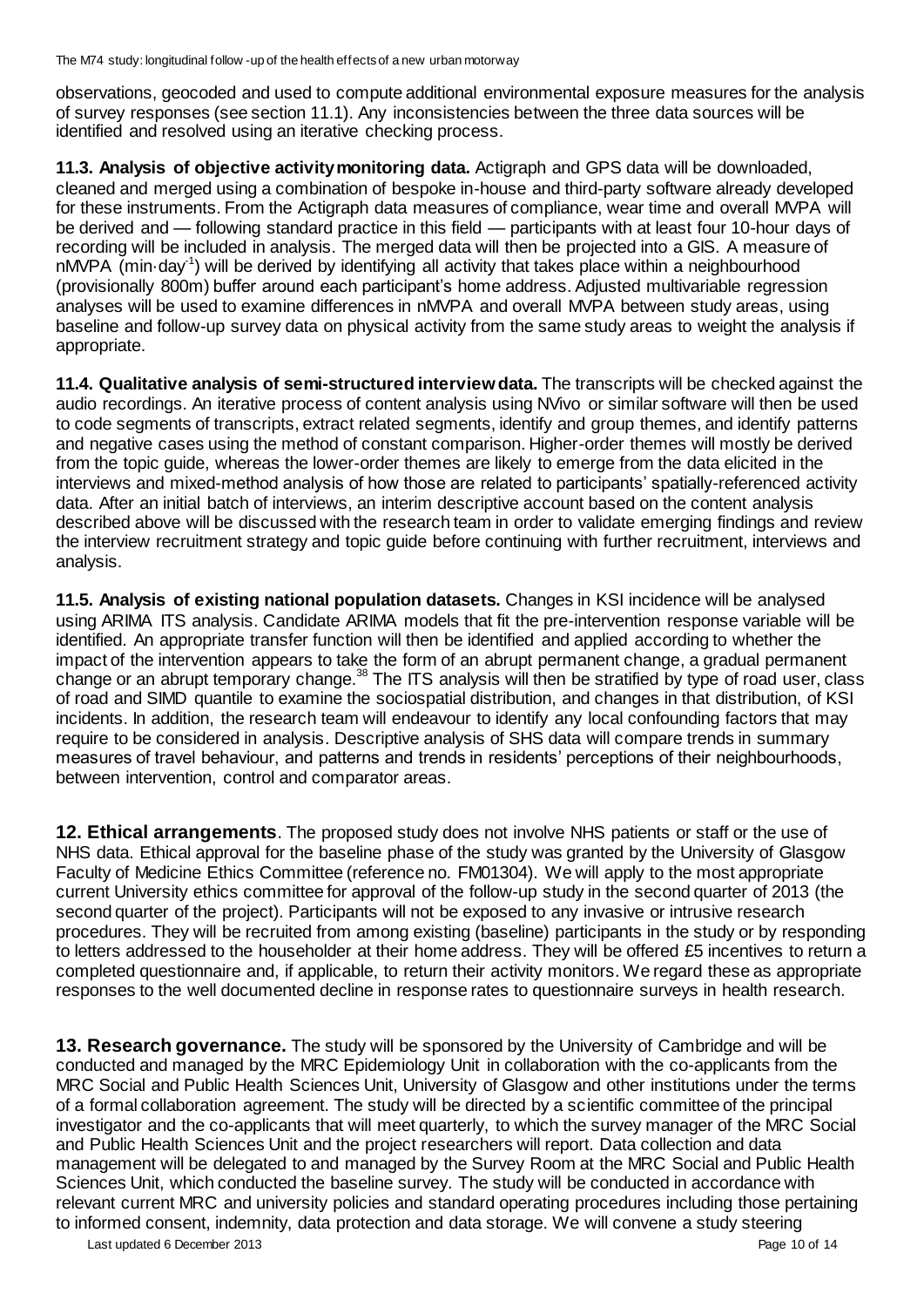The M74 study: longitudinal follow -up of the health effects of a new urban motorway

committee (SSC) that will meet annually. The SSC will be chaired by a senior UK public health academic, and will include two other independent academic members, one from public health and one from transport studies.

**14. Project timetable and milestones. Jan-Aug 2013:** Refine study design and survey instruments; apply for ethical approval; commence documentary stage of environmental audit; prepare for survey data collection. **Sep-Dec 2013:** Collect survey data (initial and reminder waves, successfully completed in two months at baseline); complete documentary stage of environmental audit. **Jan-Mar 2014:** Clean survey data; prepare for objective measurement and qualitative fieldwork. **Apr-Dec 2014:** Analyse survey data; collect objective measurement data (with an issued sample of 30 wk<sup>-1</sup>, as previously achieved in the Commuting and Health in Cambridge study: see section 15); undertake qualitative environmental audit and interview fieldwork. **Jan-Dec 2015:** Continue analysis of survey and spatial data, analyse existing national population datasets, objective measurement and qualitative data and write up. See Figure 1.

| Q <sub>2</sub><br>Quarter<br>Q1<br>Q <sub>3</sub><br>Q4<br>Q <sub>1</sub><br>Q <sub>2</sub><br>Q <sub>3</sub><br>Q4<br>Q1<br>Q <sub>2</sub><br>Q3<br>Q4<br>8388<br>$\overline{C}$<br>ō<br>$\mathcal{L}$<br>D4<br><u>ଖ ଅଣ୍ଡା</u><br>임의<br>$\ensuremath{\rightrightarrows}$<br>$\frac{5}{2}$<br>영침임<br>$\mathcal{S}$<br>25<br> 읽 읭김  <br>ස<br>总<br>$\vec{0}$<br>$\overrightarrow{a}$<br>8<br>Month<br>$\vec{z}$<br>ਠੋ<br>⇉<br>$\vec{z}$<br>Progress and final reports to NIHR | Year                              | 2013 |  |  |  |  |  |  |  |  |  |  | 2014 |  |  |  |  |  |  |  |  |  |  |  | 2015 |  |  |  |  |  |  |  |  |  |  |  |  |
|-----------------------------------------------------------------------------------------------------------------------------------------------------------------------------------------------------------------------------------------------------------------------------------------------------------------------------------------------------------------------------------------------------------------------------------------------------------------------------|-----------------------------------|------|--|--|--|--|--|--|--|--|--|--|------|--|--|--|--|--|--|--|--|--|--|--|------|--|--|--|--|--|--|--|--|--|--|--|--|
|                                                                                                                                                                                                                                                                                                                                                                                                                                                                             |                                   |      |  |  |  |  |  |  |  |  |  |  |      |  |  |  |  |  |  |  |  |  |  |  |      |  |  |  |  |  |  |  |  |  |  |  |  |
|                                                                                                                                                                                                                                                                                                                                                                                                                                                                             |                                   |      |  |  |  |  |  |  |  |  |  |  |      |  |  |  |  |  |  |  |  |  |  |  |      |  |  |  |  |  |  |  |  |  |  |  |  |
|                                                                                                                                                                                                                                                                                                                                                                                                                                                                             | <b>Preliminaries</b>              |      |  |  |  |  |  |  |  |  |  |  |      |  |  |  |  |  |  |  |  |  |  |  |      |  |  |  |  |  |  |  |  |  |  |  |  |
|                                                                                                                                                                                                                                                                                                                                                                                                                                                                             | Preparation of study materials    |      |  |  |  |  |  |  |  |  |  |  |      |  |  |  |  |  |  |  |  |  |  |  |      |  |  |  |  |  |  |  |  |  |  |  |  |
|                                                                                                                                                                                                                                                                                                                                                                                                                                                                             | Application to ethics committee   |      |  |  |  |  |  |  |  |  |  |  |      |  |  |  |  |  |  |  |  |  |  |  |      |  |  |  |  |  |  |  |  |  |  |  |  |
|                                                                                                                                                                                                                                                                                                                                                                                                                                                                             | Ethical approval granted          |      |  |  |  |  |  |  |  |  |  |  |      |  |  |  |  |  |  |  |  |  |  |  |      |  |  |  |  |  |  |  |  |  |  |  |  |
|                                                                                                                                                                                                                                                                                                                                                                                                                                                                             | Reecruitment of participants      |      |  |  |  |  |  |  |  |  |  |  |      |  |  |  |  |  |  |  |  |  |  |  |      |  |  |  |  |  |  |  |  |  |  |  |  |
|                                                                                                                                                                                                                                                                                                                                                                                                                                                                             | Data collection                   |      |  |  |  |  |  |  |  |  |  |  |      |  |  |  |  |  |  |  |  |  |  |  |      |  |  |  |  |  |  |  |  |  |  |  |  |
|                                                                                                                                                                                                                                                                                                                                                                                                                                                                             | Core survey                       |      |  |  |  |  |  |  |  |  |  |  |      |  |  |  |  |  |  |  |  |  |  |  |      |  |  |  |  |  |  |  |  |  |  |  |  |
|                                                                                                                                                                                                                                                                                                                                                                                                                                                                             | Objective activity monitoring     |      |  |  |  |  |  |  |  |  |  |  |      |  |  |  |  |  |  |  |  |  |  |  |      |  |  |  |  |  |  |  |  |  |  |  |  |
|                                                                                                                                                                                                                                                                                                                                                                                                                                                                             | Interview s                       |      |  |  |  |  |  |  |  |  |  |  |      |  |  |  |  |  |  |  |  |  |  |  |      |  |  |  |  |  |  |  |  |  |  |  |  |
|                                                                                                                                                                                                                                                                                                                                                                                                                                                                             | Environmental audit               |      |  |  |  |  |  |  |  |  |  |  |      |  |  |  |  |  |  |  |  |  |  |  |      |  |  |  |  |  |  |  |  |  |  |  |  |
|                                                                                                                                                                                                                                                                                                                                                                                                                                                                             | Data processing and analysis      |      |  |  |  |  |  |  |  |  |  |  |      |  |  |  |  |  |  |  |  |  |  |  |      |  |  |  |  |  |  |  |  |  |  |  |  |
|                                                                                                                                                                                                                                                                                                                                                                                                                                                                             | Data entry                        |      |  |  |  |  |  |  |  |  |  |  |      |  |  |  |  |  |  |  |  |  |  |  |      |  |  |  |  |  |  |  |  |  |  |  |  |
|                                                                                                                                                                                                                                                                                                                                                                                                                                                                             | Transcription                     |      |  |  |  |  |  |  |  |  |  |  |      |  |  |  |  |  |  |  |  |  |  |  |      |  |  |  |  |  |  |  |  |  |  |  |  |
|                                                                                                                                                                                                                                                                                                                                                                                                                                                                             | Data cleaning                     |      |  |  |  |  |  |  |  |  |  |  |      |  |  |  |  |  |  |  |  |  |  |  |      |  |  |  |  |  |  |  |  |  |  |  |  |
|                                                                                                                                                                                                                                                                                                                                                                                                                                                                             | Analysis                          |      |  |  |  |  |  |  |  |  |  |  |      |  |  |  |  |  |  |  |  |  |  |  |      |  |  |  |  |  |  |  |  |  |  |  |  |
|                                                                                                                                                                                                                                                                                                                                                                                                                                                                             | Writing up                        |      |  |  |  |  |  |  |  |  |  |  |      |  |  |  |  |  |  |  |  |  |  |  |      |  |  |  |  |  |  |  |  |  |  |  |  |
|                                                                                                                                                                                                                                                                                                                                                                                                                                                                             | <b>Management and outputs</b>     |      |  |  |  |  |  |  |  |  |  |  |      |  |  |  |  |  |  |  |  |  |  |  |      |  |  |  |  |  |  |  |  |  |  |  |  |
|                                                                                                                                                                                                                                                                                                                                                                                                                                                                             | Study team meeting                |      |  |  |  |  |  |  |  |  |  |  |      |  |  |  |  |  |  |  |  |  |  |  |      |  |  |  |  |  |  |  |  |  |  |  |  |
|                                                                                                                                                                                                                                                                                                                                                                                                                                                                             | Steering committee                |      |  |  |  |  |  |  |  |  |  |  |      |  |  |  |  |  |  |  |  |  |  |  |      |  |  |  |  |  |  |  |  |  |  |  |  |
|                                                                                                                                                                                                                                                                                                                                                                                                                                                                             | Community engagement events       |      |  |  |  |  |  |  |  |  |  |  |      |  |  |  |  |  |  |  |  |  |  |  |      |  |  |  |  |  |  |  |  |  |  |  |  |
|                                                                                                                                                                                                                                                                                                                                                                                                                                                                             | Feedback to participants          |      |  |  |  |  |  |  |  |  |  |  |      |  |  |  |  |  |  |  |  |  |  |  |      |  |  |  |  |  |  |  |  |  |  |  |  |
|                                                                                                                                                                                                                                                                                                                                                                                                                                                                             |                                   |      |  |  |  |  |  |  |  |  |  |  |      |  |  |  |  |  |  |  |  |  |  |  |      |  |  |  |  |  |  |  |  |  |  |  |  |
|                                                                                                                                                                                                                                                                                                                                                                                                                                                                             | Final drafts of main publications |      |  |  |  |  |  |  |  |  |  |  |      |  |  |  |  |  |  |  |  |  |  |  |      |  |  |  |  |  |  |  |  |  |  |  |  |
|                                                                                                                                                                                                                                                                                                                                                                                                                                                                             | Grant-funded appointments         |      |  |  |  |  |  |  |  |  |  |  |      |  |  |  |  |  |  |  |  |  |  |  |      |  |  |  |  |  |  |  |  |  |  |  |  |
|                                                                                                                                                                                                                                                                                                                                                                                                                                                                             | Quantitative researcher (CAM)     |      |  |  |  |  |  |  |  |  |  |  |      |  |  |  |  |  |  |  |  |  |  |  |      |  |  |  |  |  |  |  |  |  |  |  |  |
|                                                                                                                                                                                                                                                                                                                                                                                                                                                                             | Qualitative researcher (SPHSU)    |      |  |  |  |  |  |  |  |  |  |  |      |  |  |  |  |  |  |  |  |  |  |  |      |  |  |  |  |  |  |  |  |  |  |  |  |
|                                                                                                                                                                                                                                                                                                                                                                                                                                                                             | Quantitative researcher (GLA)     |      |  |  |  |  |  |  |  |  |  |  |      |  |  |  |  |  |  |  |  |  |  |  |      |  |  |  |  |  |  |  |  |  |  |  |  |
|                                                                                                                                                                                                                                                                                                                                                                                                                                                                             | Geographical researcher (UEA)     |      |  |  |  |  |  |  |  |  |  |  |      |  |  |  |  |  |  |  |  |  |  |  |      |  |  |  |  |  |  |  |  |  |  |  |  |
| $Q_{1}$ , $M_{1}$ , $Q_{2}$ , $L_{2}$ , $L_{3}$ , $L_{4}$ , $L_{5}$ , $L_{5}$ , $L_{6}$ , $L_{7}$ , $L_{7}$ , $L_{8}$ , $L_{1}$ , $L_{1}$ , $L_{2}$ , $L_{3}$ , $L_{4}$ , $L_{5}$                                                                                                                                                                                                                                                                                           | Study support assistant (SPHSU)   |      |  |  |  |  |  |  |  |  |  |  |      |  |  |  |  |  |  |  |  |  |  |  |      |  |  |  |  |  |  |  |  |  |  |  |  |

#### **Figure 1. Project timetable**

CAM: MRC Epidemiology Unit, Cambridge. GLA: University of Glasgow . SPHSU: MRC Social and Public Health Sciences Unit, Glasgow .

**15. Expertise.** The **UKCRC Centre for Diet and Activity Research (CEDAR)** (involving both **the MRC Epidemiology Unit** at the University of Cambridge and the **University of East Anglia (UEA)**, which together have considerable experience in population-based studies of travel behaviour and physical  $\arct{activity}^{23, 29, 39}$  will lead on the overall scientific strategy for the study and the analysis of the core survey and objective activity monitoring data. The study will be led by David Ogilvie, who previously designed and carried out the M74 baseline study and now leads on natural experimental studies in CEDAR. He is the PI on a related study of the Cambridgeshire Guided Busway (CGB) (funded by NIHR) and work package leader in the iConnect study (www.iconnect.ac.uk). He will supervise the lead quantitative researcher, supported by the other CEDAR applicants: Simon Griffin (MRC programme leader on the prevention of diabetes and obesity) and Andy Jones (a health geographer with expertise in geographical analysis of physical activity, road traffic accidents and environmental change). Andy Jones will also supervise the geographical researcher based at UEA in year 2. Shannon Sahlqvist and David Humphreys are postdoctoral researchers with experience in objective activity measurement, postal surveys and evaluation

Last updated 6 December 2013 **Page 11 of 14** December 2013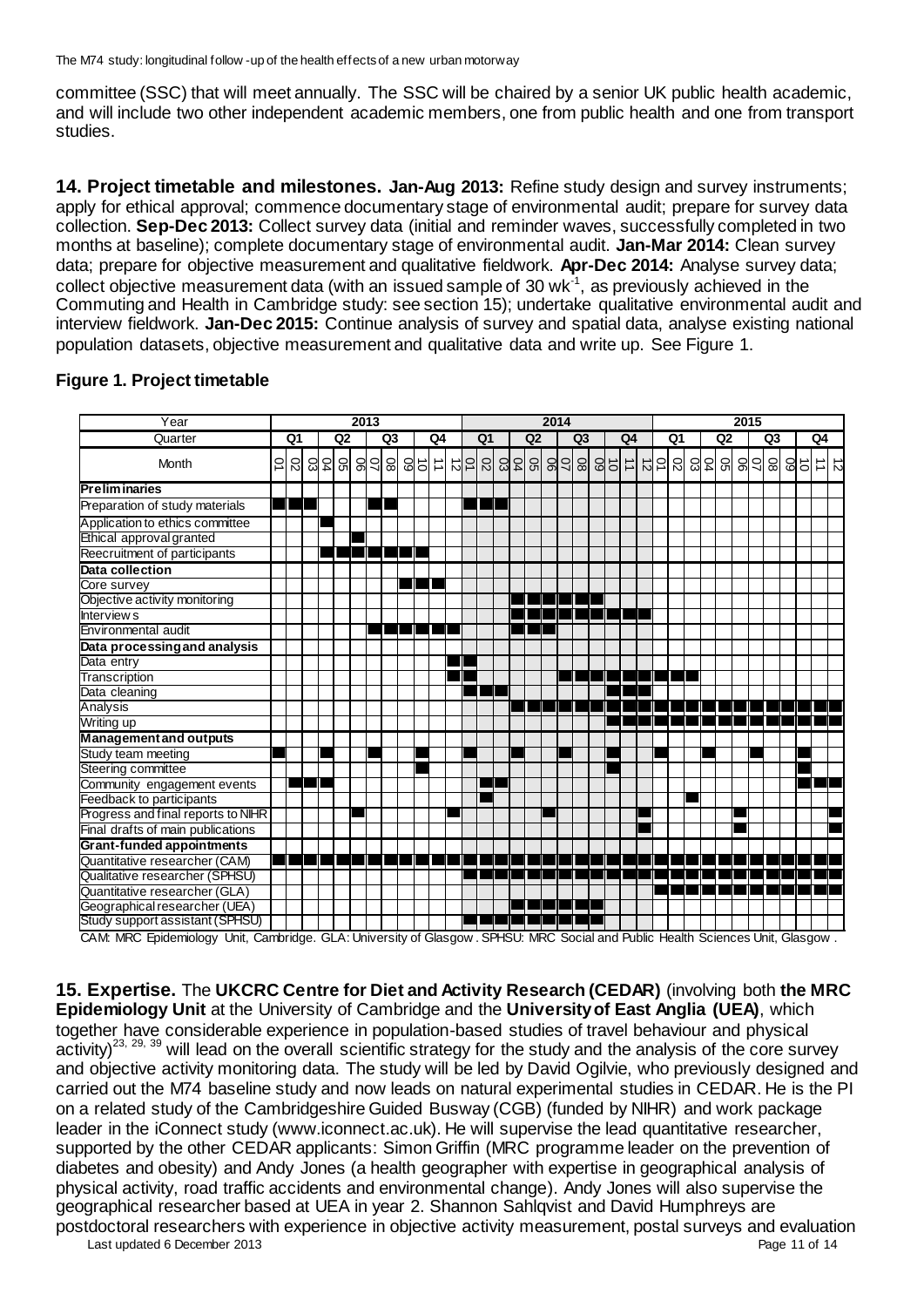The M74 study: longitudinal follow -up of the health effects of a new urban motorway

of physical activity interventions (Sahlqvist) and evaluation of area-based interventions (Humphreys) who will further contribute to study design, analysis and interpretation. CEDAR and its constituent institutions also offer wider expertise in physical activity measurement and statistical methods relevant to this study. The **MRC/CSO Social and Public Health Sciences Unit (SPHSU)** at the University of Glasgow contributes expertise in understanding social and neighbourhood effects on health and health inequalities, will be responsible for data collection and data management and will lead on the qualitative studies. Shona Hilton leads the Unit programme on [Understandings and Uses of Public Health Research](http://www.sphsu.mrc.ac.uk/research-programmes/) and will supervise the qualitative researcher. Hilary Thomson is a Senior Investigator Scientist in the Unit's [Evaluating the](http://www.sphsu.mrc.ac.uk/research-programmes/ev/)  [Health Effects of Social Interventions](http://www.sphsu.mrc.ac.uk/research-programmes/ev/) programme. The Unit's Survey Room has 20 years' experience of undertaking cohort studies in deprived areas and conducted the M74 baseline study. Also at the **University of Glasgow**, Richard Mitchell, an epidemiologist and geographer, will supervise the researcher leading on the analysis of the existing national population datasets. He is co-founder of the Centre for Research on Environment, Society and Health, and has expertise in the use of secondary and spatial data analysis to explore environmental influences on social and spatial health and inequalities. Nanette Mutrie at the **University of Edinburgh** is director of the Scottish Physical Activity Research Collaboration (www.sparcoll.org.uk), has expertise in evaluating physical activity interventions and chaired the NICE programme development group on physical activity and the environment. She will contribute to the physical activity aspects of study design, analysis and interpretation. The **Glasgow Centre for Population Health (GCPH)** will lead the interface between the research team and the wider stakeholder community (see section 16). Fiona Crawford is a public health programme manager who leads the Centre's research programme on active and sustainable travel and chairs the Centre's transport and health advisory group.

**16. Members of the public.** The aim of public involvement in this study is to enable local residents and other stakeholders to help shape the research process (particularly the interviews) and respond to relevant emerging findings, including those of the environmental audit. Public involvement will be pursued by directly engaging with representative community groups in the study area through a variety of means which GCPH has previously used with success. In addition to engaging local people through formal mechanisms, we will use methods designed to reach beyond those community members already participating in representative structures. The involvement of more disparate groups and local residents will follow guidelines set out in the National Standards for Community Engagement (www.scdc.org.uk/what/national-standards) produced on behalf of the Scottish Government to ensure that public involvement is open, transparent and effective and will also use the principles set out by INVOLVE (www.invo.org.uk). The Scottish Community Development Centre (SCDC: www.scdc.org.uk) will be employed on a consultancy basis to manage this process and organise a series of events or workshops for local residents close to the inception, middle and end of the study (see project timetable in Figure 1). SCDC will use the VoiCE tool (www.voicescotland.org.uk) to analyse, plan, record and evaluate the process, quality and outcomes of local engagement.

# **17. References**

1. Thomson H. A dose of realism for healthy urban policy: lessons from area-based initiatives in the UK. *J Epidemiol Community Health* 2008; 62: 932-936.

2. *An analysis of urban transport*. London: Cabinet Office, 2009.

3. Edwards P, Green J, Lachowycz K, Grundy C, Roberts I. Serious injuries in children: variations by area deprivation and settlement type. *Arch Dis Child* 2008; 93: 485-489.

4. Department for Transport. *Transport Statistics Bulletin: National Travel Survey 2005*. London: National Statistics, 2006.

5. Woodcock J, Edwards P, Tonne C, Armstrong B, Ashiru O, Banister D, Beevers S, Chalabi Z, Chowdhury Z, Cohen A, Franco O, Haines A, Hickman R, Lindsay G, Mittal I, Mohan D, Tiwari G, Woodward A, Roberts I. Public health benefits of strategies to reduce greenhouse-gas emissions: urban land transport. *Lancet* 2009; 274: 1930–1943.

6. Ogilvie D, Egan M, Hamilton V, Petticrew M. Promoting walking and cycling as an alternative to using cars: systematic review. *BMJ* 2004; 329: 763-766.

7. Ogilvie D, Foster C, Rothnie H, Cavill N, Hamilton V, Fitzsimons C, Mutrie N, on behalf of the Scottish Physical Activity Research Collaboration (SPARColl). Interventions to promote walking: systematic review. *BMJ* 2007; 334: 1204-1207.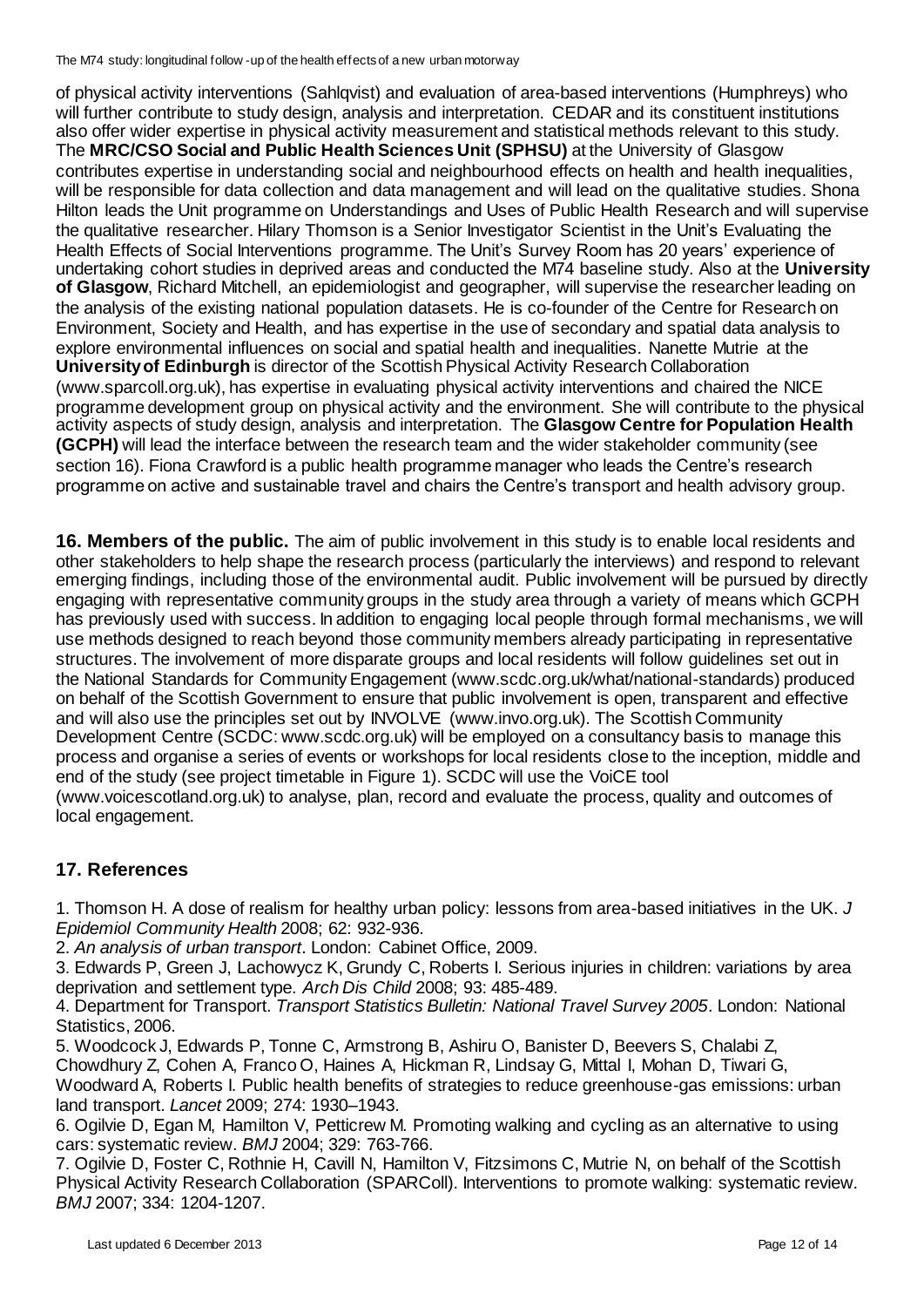8. Yang L, McMinn A, Sahlqvist S, Griffin S, Ogilvie D. Interventions to promote cycling: systematic review. *BMJ* 2010; 341: c5293.

9. *Promoting and creating built or natural environments that encourage and support physical activity*. London: National Institute for Health and Clinical Excellence, 2008.

10. House of Lords Science and Technology Select Committee. *Behaviour Change. 2nd Report of Session 2010–12*. London: Stationery Office, 2011.

11. Egan M, Petticrew M, Ogilvie D, Hamilton V. New roads and human health: a systematic review. *Am J Public Health* 2003; 93: 1463-1471.

12. Mindell J, Karlsen S. Community severance and health: what do we actually know? *J Urban Health*, in press.

13. Hickman R. *Roads (Scotland) Act 1984; Acquisition of Land (Authorisation Procedure) (Scotland) Act 1947. M74 Special Road (Fullarton Road to west of Kingston Bridge) Orders. Report of public local inquiry into objections*. Edinburgh: Inquiry Reporters Unit, Scottish Executive, 2004.

14. Ogilvie D, Mitchell R, Mutrie N, Petticrew M, Platt S. Evaluating health effects of transport interventions: methodologic case study. *Am J Prev Med* 2006; 31: 118-126.

15. Ogilvie D. *Shifting towards healthier transport? From systematic review to primary research* [PhD thesis]. Glasgow: University of Glasgow, 2007.

16. Ogilvie D, Mitchell R, Mutrie N, Petticrew M, Platt S. Perceived characteristics of the environment associated with active travel: development and testing of a new scale. *Int J Behav Nutr Phys Act* 2008; 5: 32.

17. Ogilvie D, Mitchell R, Mutrie N, Petticrew M, Platt S. Personal and environmental correlates of active travel and physical activity in a deprived urban population. *Int J Behav Nutr Phys Act* 2008; 5: 43.

18. Ogilvie D, Mitchell R, Mutrie N, Petticrew M, Platt S. Shoe leather epidemiology: active travel and transport infrastructure in the urban landscape. *Int J Behav Nutr Phys Act* 2010; 7: 43.

19. Wanless D. *Securing good health for the whole population: final report*. London: HM Treasury, 2004. 20. House of Commons Health Committee. *Health inequalities. Third Report of Session 2008–09*. London: Stationery Office, 2009.

21. Craig P, Cooper C, Gunnell D, Haw S, Lawson K, Macintyre S, Ogilvie D, Petticrew M, Reeves B, Sutton M, Thompson S. *Using natural experiments to evaluate population health interventions: guidance for producers and users of evidence*. London: MRC, 2011.

22. Spittaels H, Foster C, Oppert J-M, Rutter H, Oja P, Sjöström M, De Bourdeaudhuij I. Assessment of environmental correlates of physical activity: development of a European questionnaire. *Int J Behav Nutr Phys Act* 2009; 6: 39.

23. Ogilvie D, Griffin S, Jones A, Mackett R, Guell C, Panter J, Jones N, Cohn S, Yang L, Chapman C. Commuting and health in Cambridge: a study of a 'natural experiment' in the provision of new transport infrastructure. *BMC Public Health* 2010; 10: 703.

24. Craig C, Marshall A, Sjöström M, Bauman A, Booth M, Ainsworth B, Pratt M, Ekelund U, Yngve A, Sallis J, Oja P. International physical activity questionnaire: 12-country reliability and validity. *Med Sci Sports Exerc* 2003; 35: 1381-1389.

25. Giles-Corti B, Timperio A, Cutt H, Pikora T, Bull F, Knuiman M, Bulsara M, Van Nield K, Shilton T. Development of a reliable measure of walking within and outside the local neighborhood: RESIDE's Neighborhood Physical Activity Questionnaire. *Prev Med* 2006; 42: 455-459.

26. Ogilvie D, Bull F, Cooper A, Rutter H, Adams E, Brand C, Ghali K, Jones T, Mutrie N, Powell J, Preston J, Sahlqvist S, Song Y, on behalf of the iConnect consortium. Evaluating the travel, physical activity and carbon impacts of a 'natural experiment' in the provision of new walking and cycling infrastructure: methods for the core module of the iConnect study. *BMJ Open*, in press.

27. Brownson R, Hoehner C, Brennan L, Cook R, Elliott M, McMullen K. Reliability of two instruments for auditing the environment for physical activity. *J Phys Act Health* 2004; 1: 191-208.

28. Jones A, Coombes E, Griffin S, van Sluijs E. Environmental supportiveness for physical activity in English schoolchildren: a study using Global Positioning Systems. *Int J Behav Nutr Phys Act* 2009; 6: 42. 29. Ogilvie D, Bull F, Powell J, Cooper A, Brand C, Mutrie N, Preston J, Rutter H, on behalf of the iConnect consortium. An applied ecological framework for evaluating infrastructure to promote walking and cycling: the iConnect study. *Am J Public Health* 2011; 101: 473–481.

30. Ogilvie D, Giles-Corti B, Hooper P, Yang L, Bull F. Methods for researching the physical activity impacts of 'natural experiments' in modifying the built environment. *J Phys Act Health* 2010; 7 (Suppl): S341-S343. 31. Zhang F, Wagner A, Soumerai S, Ross-Degnan D. Methods for estimating confidence intervals in interrupted time series analyses of health interventions. *J Clin Epidemiol* 2009; 62: 143-148.